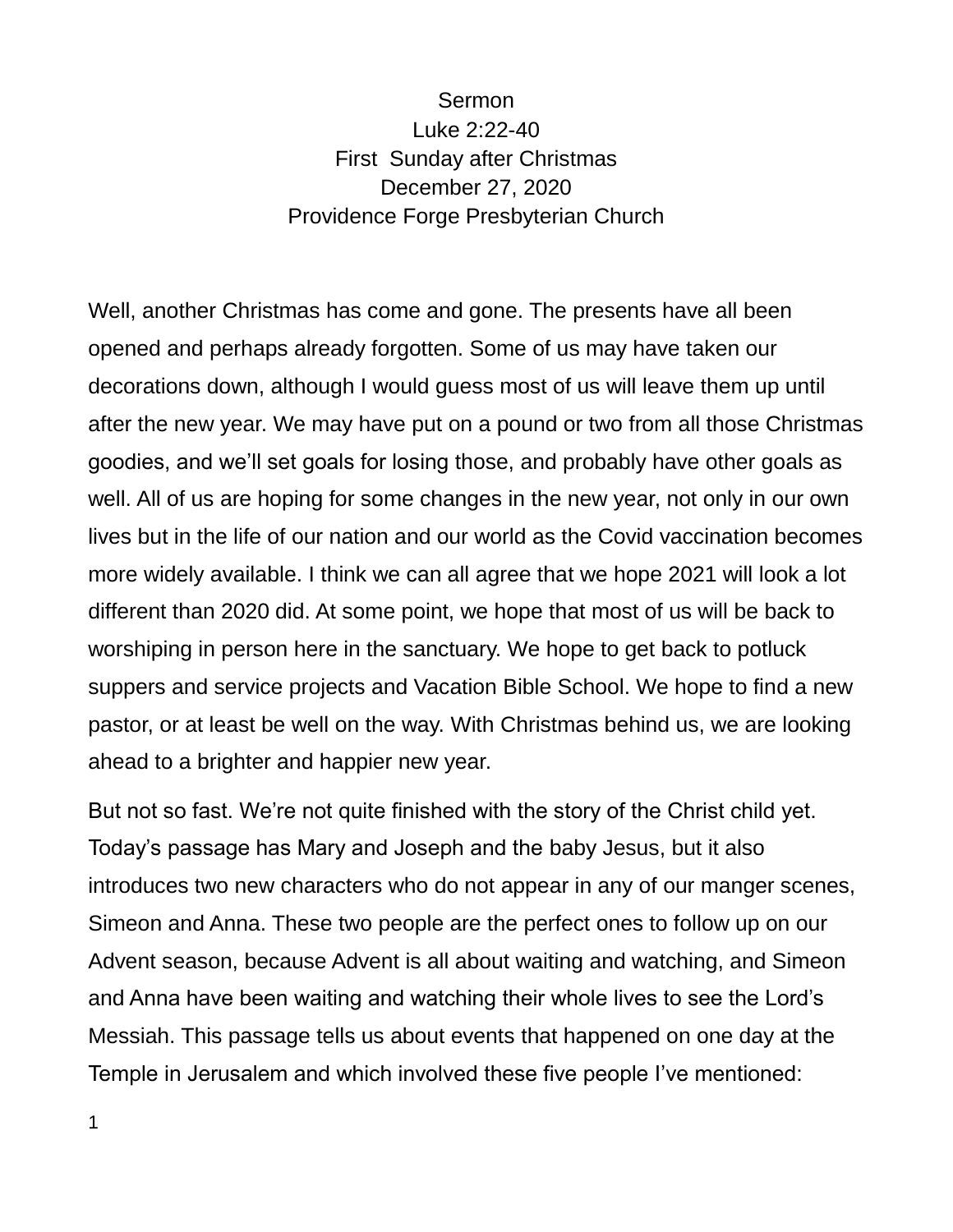Joseph, Mary, the baby Jesus, Simeon and Anna. Mary and Joseph bring the baby to the temple for the ceremony of purification after childbirth, as prescribed in Leviticus chapter 12. The occasion requires a sacrifice, a lamb if the couple can afford it; otherwise, two turtle doves or two young pigeons. Mary and Joseph bring the birds, not the lamb. This ceremony happens on the 33<sup>rd</sup> day after circumcision, which happens when a baby boy is 8 days old. So Jesus would have been 41 days, or about 6 weeks old. Now we know why Joseph and Mary and Jesus are there in the temple that day, but what about Simeon? We don't really know a whole lot about Simeon. We are told in verse 25 that he lives in Jerusalem and in verse 26 that he is guided by the Spirit to go to Temple on the very day that Mary and Joseph bring in the baby Jesus. We are also told that the Holy Spirit rested on Simeon and that it had been revealed to him by the Holy Spirit that he would not die until he had seen the Lord's Messiah. So we have this devout and righteous man, a man who is very attuned to the work of the Holy Spirit in his life, and as soon as he sees the baby, he takes him in his arms and praises God, saying: *Master, now you are dismissing your servant in peace, according to your word; 30 for my eyes have seen your salvation, 31 which you have prepared in the presence of all peoples, 32 a light for revelation to the Gentiles and for glory to your people Israel.* The event that Simeon has waited his whole life for has happened, and he is now ready to depart the world in peace. Mary and Joseph, we are told, are amazed at what Simeon has to say about their child, but there is more. His last words are for Mary alone: *"This child is destined for the falling and the rising of many in Israel, and to be a sign that will be opposed 35 so that the inner thoughts of many will be revealed—and a sword will pierce your own soul too."* I often think of Simeon's words when I hear the song that Melody and Tom so beautifully sang for us today, "Mary, Did You Know?" We know from these words in Luke that Mary was given a clue about

2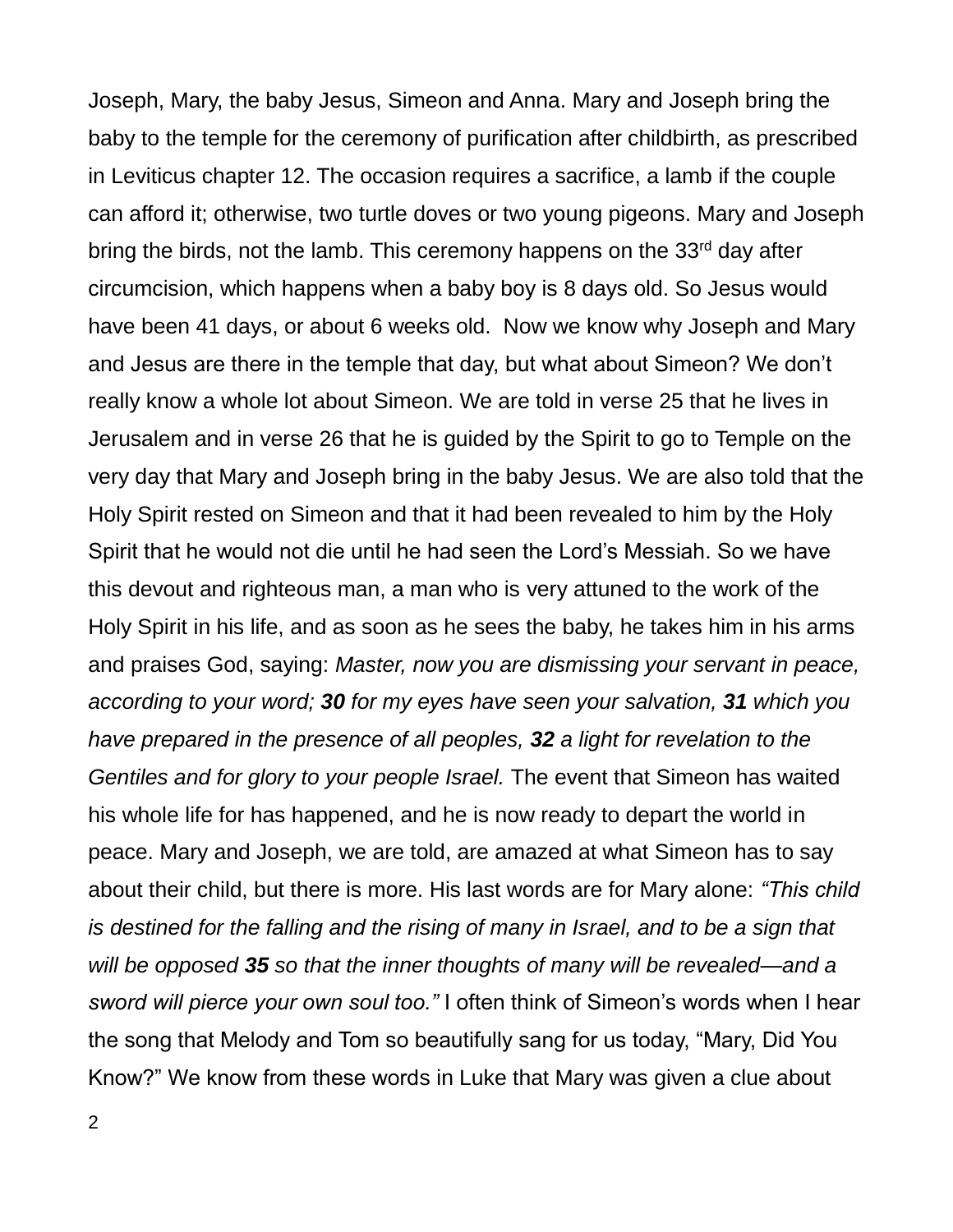what was ahead, but I'm sure she could not have imagined the extent of the sword that would pierce her soul. So even on this most joyful of days, the shadow of the cross is very much present. And with these words, Simeon departs the scene, paving the way for the fifth and final character in today's drama, Anna.

We have a few more details about Anna. First of all we are told that she is a prophet. Now I find it interesting that we have quite a few of the words of the man Simeon recorded, and they very much sound like prophetic words, but it is the woman Anna is called a prophet, while Simeon is not, and we have none of Anna's exact words recorded. So we know that Anna is a prophet, that her father's name is Phanuel, that she is from the tribe of Asher, and she is 84 years old. We also know that after only seven years of marriage she was widowed and at some point afterwards she had moved into the Temple and had never left, spending her days and nights worshiping there with fasting and prayer. She, too, happens to be at the temple on the day when Mary and Joseph come in, and she too seems to know immediately that this child is the one for whom all faithful Jews had been waiting, the one who would bring redemption; in other words, the Messiah. Anna begins to praise God and begins to speak to everyone who will listen about who the child is. Eventually, Mary and Joseph leave with their child and return to Nazereth, where we are told that the child grew and became strong, filled with wisdom; and the favor of God was upon him.

So we have here, in these five lives, a vignette of faithfulness and devotion; five people ranging in age from a tiny baby at the very beginning of his earthly life, through a young couple, poor but proclaimed blessed, to an old man and an old woman, speaking words of wisdom gained from lifetimes of loving and serving God. As we anticipate a new year, may they serve as models to us. May we live